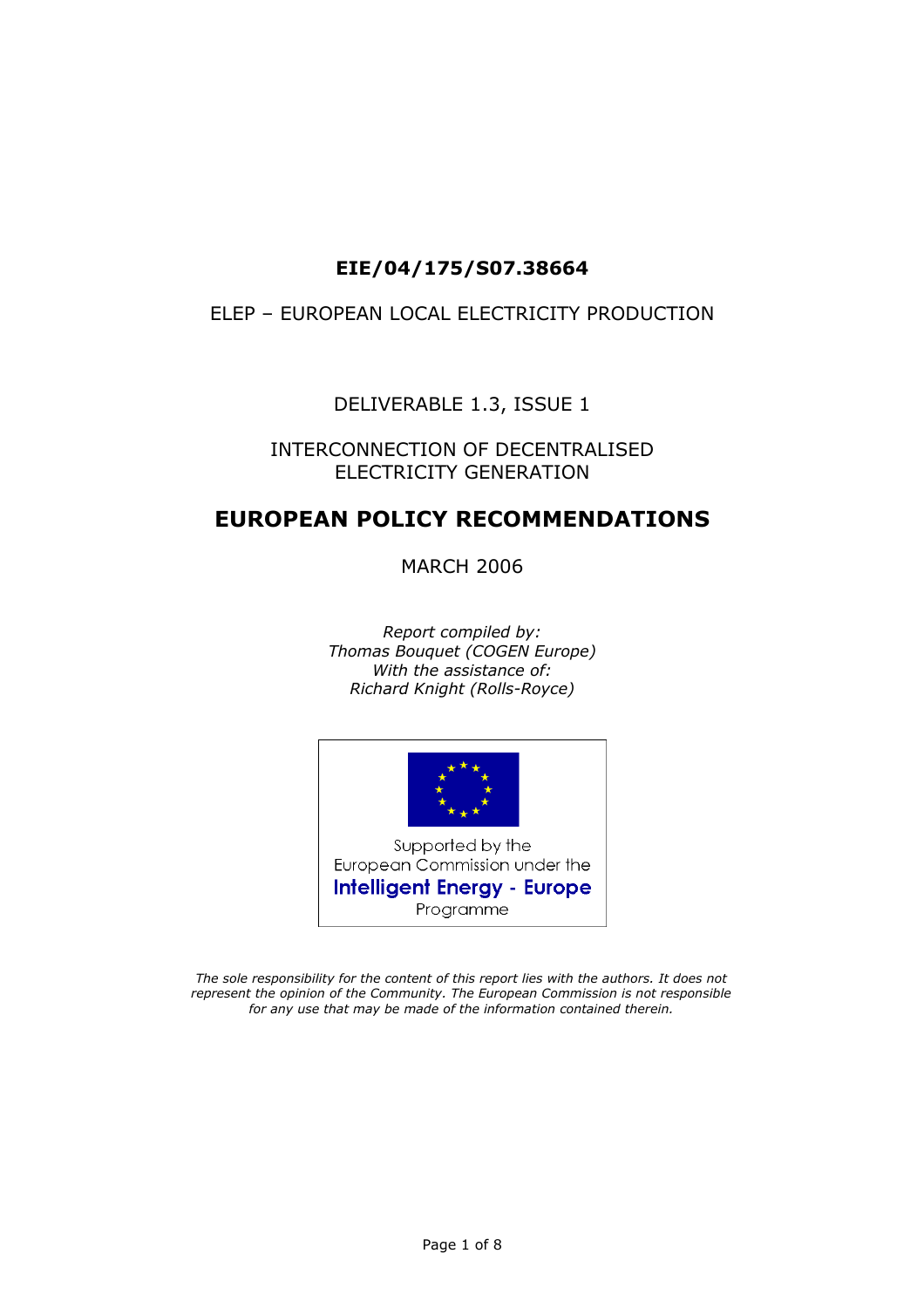# **CONTENTS**

| 1 Increasing the Consistency of Interconnection Standards for RES and DG |  |
|--------------------------------------------------------------------------|--|
|                                                                          |  |
| 3 Creating better-defined, non-discriminatory procedures for DG/RES      |  |
|                                                                          |  |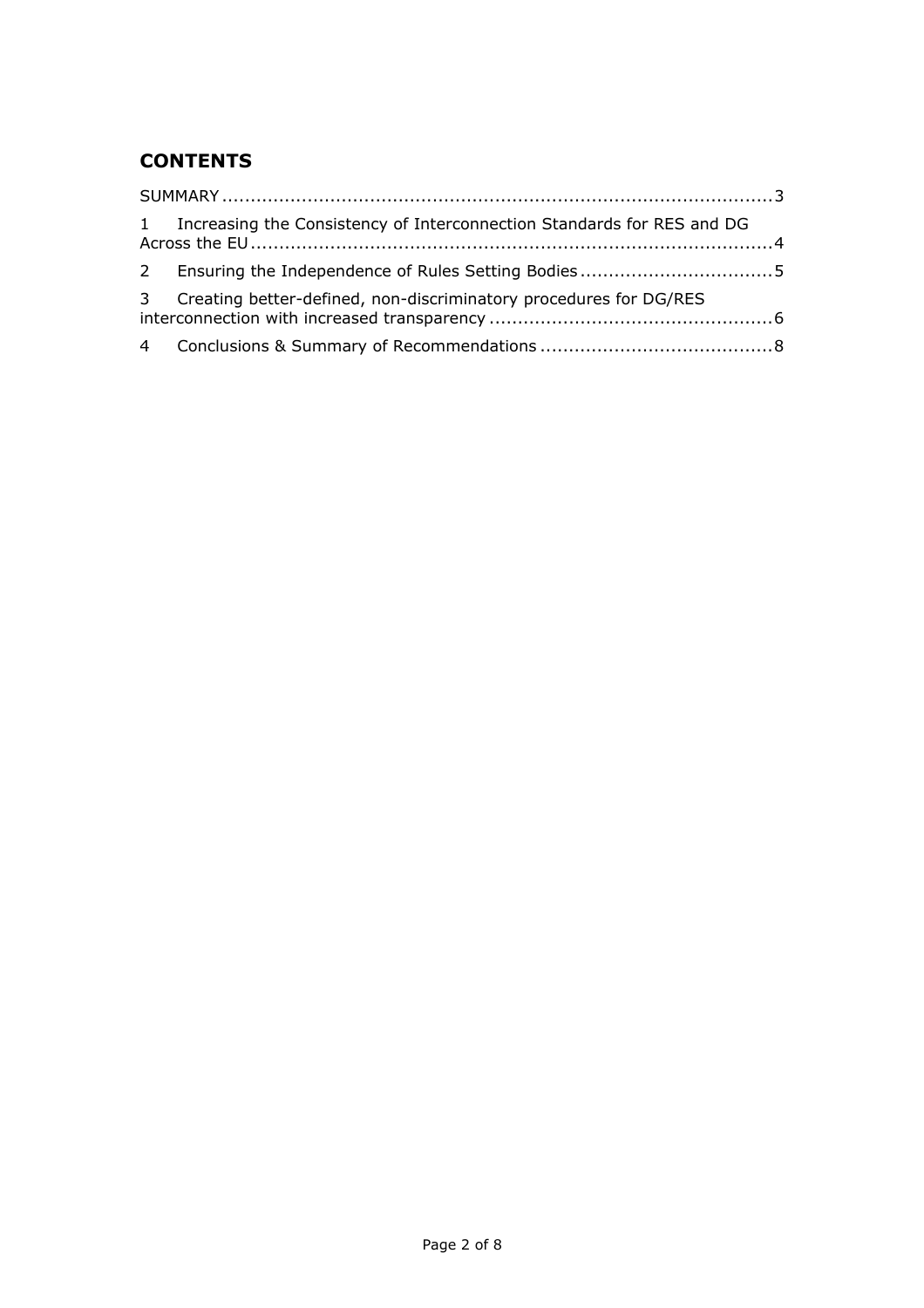### <span id="page-2-0"></span>**SUMMARY**

Interconnecting decentralised generation into the electricity grid network has been repeatedly identified as being a major barrier to the deployment of decentralised generation plant in the European Union (and elsewhere).

A clear goal of the  $ELEP<sup>1</sup>$  $ELEP<sup>1</sup>$  $ELEP<sup>1</sup>$  project is to develop practical recommendations that create a more non-discriminatory environment for decentralised power plants within the liberalised energy markets of the EU. In order to address this issue, the ELEP project team has reviewed current interconnection approaches within the European Union and has developed policy proposals to progress the issue of interconnection standardisation for decentralised power plant in the EU.

<span id="page-2-1"></span>Preceding ELEP work<sup>[2](#page-2-3)</sup> has provided a detailed review of the standards, technical requirements and procedures in the EU relating to the interconnection of decentralised power plant. This document takes this previous work a stage further by making a series of policy proposals for consideration by the European Commission and other European policy-making bodies.

The aim of this report is to complement existing research and recommendations covering the technical aspects of decentralised generation interconnection<sup>[3](#page-2-4)</sup> with recommendations focussing on institutional policy, regulatory and procedural issues. Taken together these elements form the interconnection "approaches" that have been documented and assessed for each Member State.

The recommendations that are proposed later in this document have been divided according to the main summary points and conclusions reached in the ELEP D1.2 Consistency and Inconsistency Analysis<sup>2</sup>.

Three areas have been identified as needing to be addressed by policy makers if decentralised generation is to develop unhindered in Europe, namely:

- The lack of consistency between interconnection standards and technical requirements for decentralised generation across and within Member States.
- The lack of fair representation of all stakeholder groups on, and the apparent lack of independence of, drafting parties for interconnection standards and rules.
- Poorly defined and discriminatory interconnection procedures with low levels of transparency and visibility.

For each area the ELEP team has prepared a summary of the issues, together with recommendations for policy makers to consider and administer.

 $\overline{a}$ 

<span id="page-2-2"></span><sup>1</sup> [http://www.elep.net](http://www.elep.net/)

<span id="page-2-3"></span><sup>&</sup>lt;sup>2</sup> [http://www.elep.net/files/ELEP052212\\_D1\\_1\\_D1\\_2\\_Final\\_Deliverable.pdf](http://www.elep.net/files/ELEP052212_D1_1_D1_2_Final_Deliverable.pdf)

<span id="page-2-4"></span><sup>&</sup>lt;sup>3</sup> For example DISPOWER WP2 recommendations, CIGRE recommendations prepared under the leadership of Prof. N. Hatziargyriou in Task Force C 06.04.01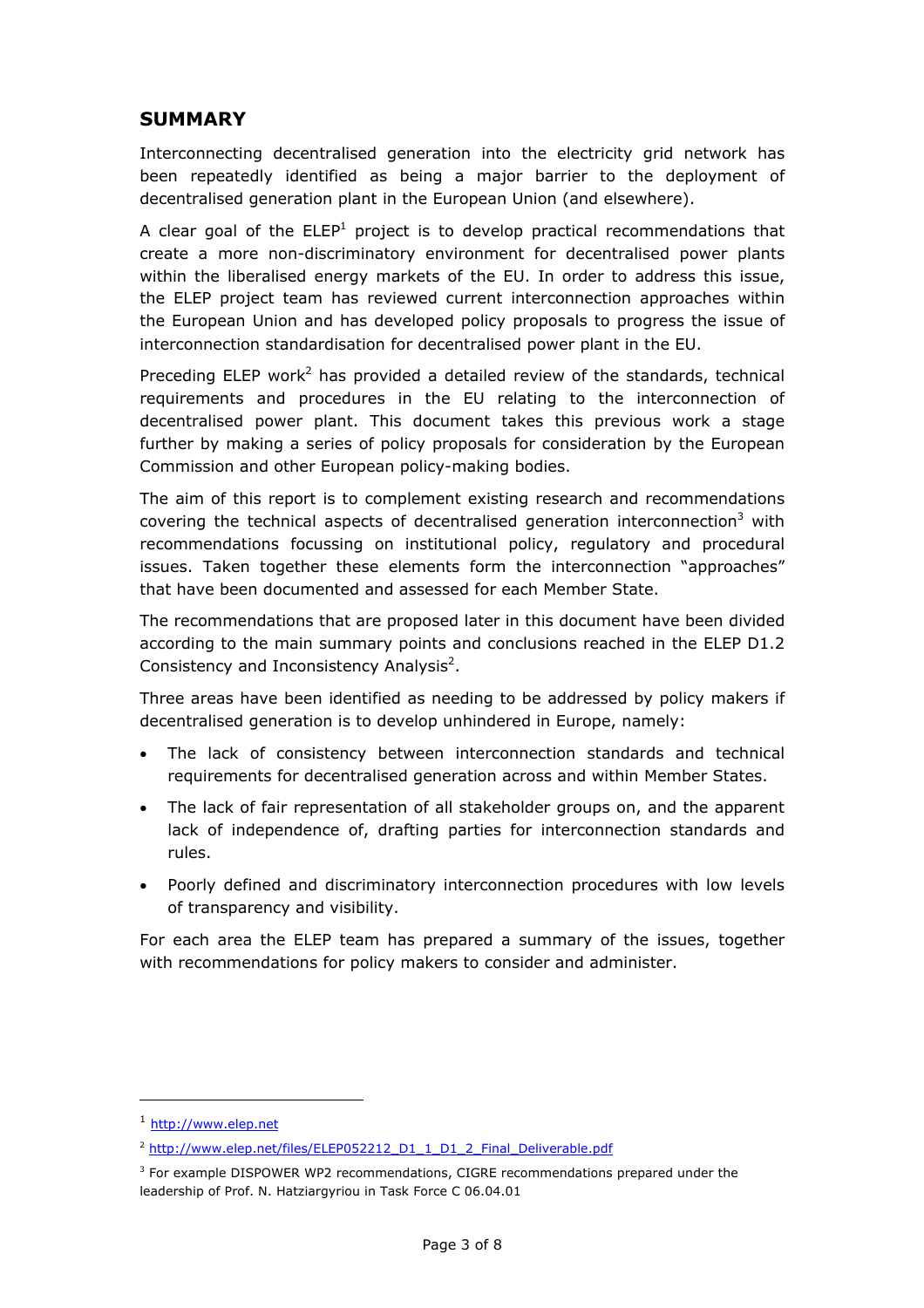# <span id="page-3-0"></span>**1 Increasing the Consistency of Interconnection Standards for RES and DG Across the EU**

#### **Summary of Issues**

Achieving greater consistency with regards to interconnection standards for decentralised generators is one of the most important recommendations of the ELEP project.

Interconnection standards vary significantly depending upon which Member State is being considered. It appears more and more pressing to harmonise the technical requirements for interconnection in the Internal Energy Market in order to create a consistent and level playing field for all market players, and in particular for equipment manufacturers. Hence there is a need for:

- Convergence between Member States' approaches (i.e. the rules) to decentralised generation interconnection.
- Eliminating or substantially reducing the differences in the standards between Member States and also within individual Member States.

The ELEP project recognises that electricity networks have their peculiarities and hence cannot be operated in exactly the same way throughout Europe. However, the prejudices that decentralised generators face, even with the legislative requirements of the Internal Energy Market, warrant that work towards a European Grid Code is necessary and should be undertaken without delay. Smallscale generation technologies need a consistent European technical framework, or else will continue to be hampered in their deployment. A European approach is needed, as whilst in some Member States there is already a significant amount of interconnection standardisation being undertaken, this is the exception rather than the rule.

| Approach            | <b>Member States</b> |
|---------------------|----------------------|
| Generic             | P                    |
| Technology-specific | DK; F; D; A; S       |
| Size-specific       | F; S; I; GR; NL; UK  |
| Network-specific    | $F$ ; GR; UK         |

Table 1 **Different approaches to technical requirements in EU-15 Member States**

#### **Recommendations**

**European-wide initiatives such as CENELEC standardisation are fully supported by the ELEP Consortium, and should be given higher priority** as they are driving the closer integration of the European electricity market with respect to the treatment of RES and DG interconnection.

**The development and implementation of a European Grid Code** would clarify the technical requirements both for interconnection and operation and would include provisions on safety issues and power quality. The proposed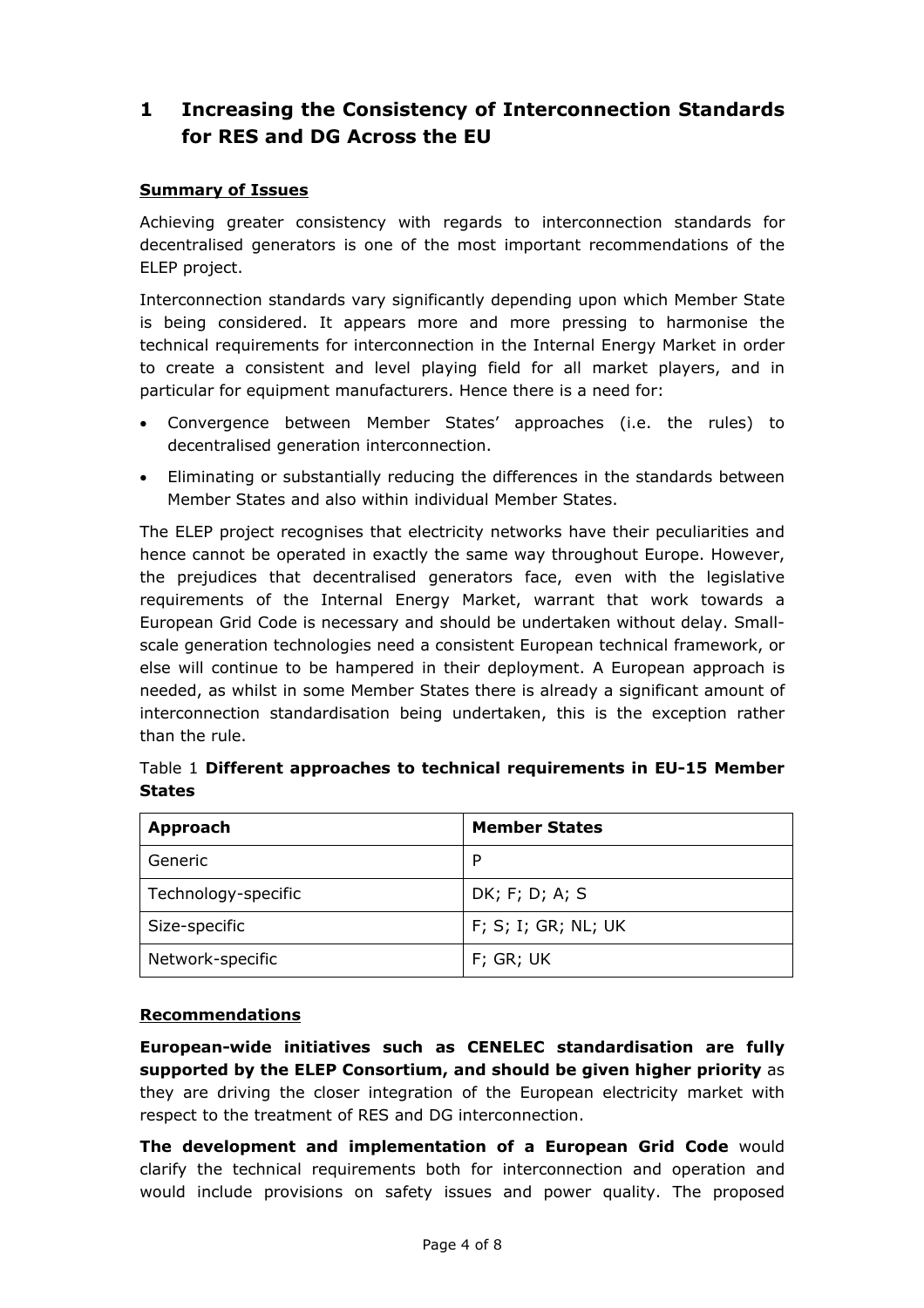<span id="page-4-0"></span>European Grid Code must deal not only with transmission network-level issues such as trans-border capacity but also with distribution network-level issues, as these are the most relevant to decentralised generators.

Requirements and parameters should be set according to a consistent and clear approach (e.g. technology-specific, size-specific or network-specific set of rules) and energy regulators need to closely assess the impact on RES and DG schemes as under some national frameworks certain requirements can adversely affect the economics of RES and DG (e.g. in the case of network-level specific feed-in tariffs).

## **2 Ensuring the Independence of Rules Setting Bodies**

### **Summary of Issues**

The ELEP project has highlighted the often unbalanced composition of the interconnection rules drafting parties as an issue that would need to be addressed if policy makers want faster, greater and ultimately more efficient development of RES and DG. The ELEP project has shown that the role of national standards authorities is often very limited and varies significantly from country to country.

While the technical prowess of the national bodies responsible for setting the technical standards and requirements is in no way put into question, these bodies do not always represent fully the diversity of the generation field, and therefore tend to carry forward long proven methods that were designed for very different electricity systems dominated by large-scale generators and interconnected grid networks. By not opening participation to RES and DG representatives, both the urgency of the situation and the full array of suitable and acceptable options have sometimes been lost, hindering the development of the sector.

The issue of lack of proper representation can be compounded by the dominance of some market players, as is the case in several national rules setting bodies. While their leading role may be explained on the grounds of sheer market size or distribution of responsibilities (e.g. network and/or system operation), these attributes should not entail outright control over the work, deliberations and decisions of rules setting bodies.

It is important to recognize the importance that national rules setting bodies hold in creating national framework conditions. If the political objective is to increase the share of RES and DG in Europe, then policy makers must address the issues of the composition and independence of the drafting parties. Vested interests result in framework distortions that are direct impediments to new RES and DG entrants. Greater political control over such bodies is warranted as RES and DG are a political priority and there is a political will to accommodate a greater share of small-scale dispersed generation in Europe.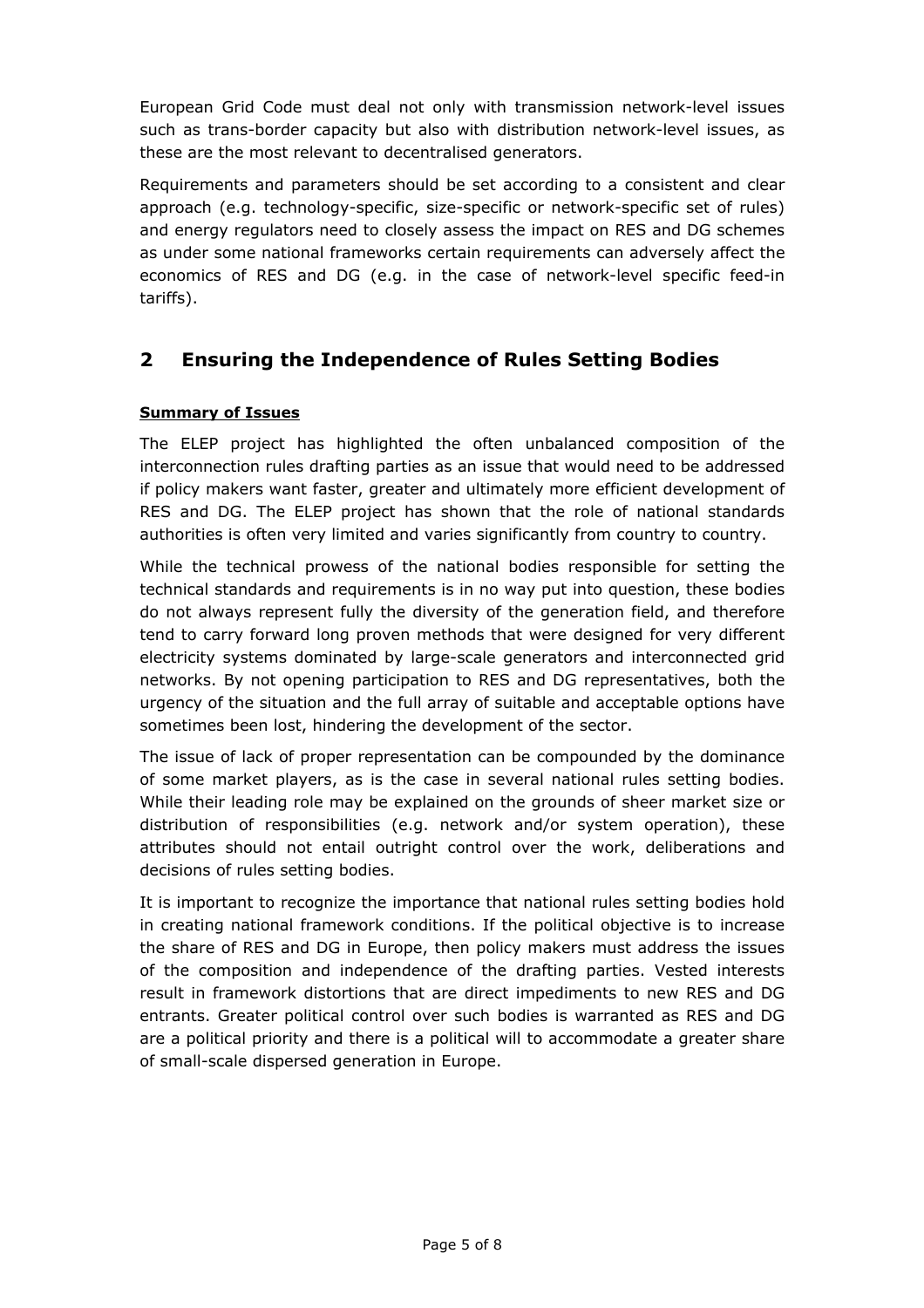<span id="page-5-0"></span>

| Table 2 Typology of key organisations involved in the setting of rules <sup>4</sup> in EU- |  |  |
|--------------------------------------------------------------------------------------------|--|--|
| <b>15 Member States</b>                                                                    |  |  |

| <b>Type of organisation</b>                              | <b>Drafting role</b>           | <b>Effective</b><br>responsibility |
|----------------------------------------------------------|--------------------------------|------------------------------------|
| National standardisation<br>organisation                 | I                              | I                                  |
| Network operators association                            | UK; D; A                       |                                    |
| Electrotechnical association or<br>research organisation | DK.                            | (DK)                               |
| Electricity producers association                        | B                              | B                                  |
| Regulator                                                | S                              | A; UK; IR (approval)               |
| Ministry                                                 | $F$ ; P; (D soon)              | $P$ ; B; S; P; F                   |
| DNO/company                                              | $I$ ; $IR$ ; $DK$ ; $GR$ ; $F$ | $I$ ; $DK$ ; $GR$ ; $IR$           |

#### **Recommendations**

**A general simplification of the institutional interconnection standards development architecture is warranted. The composition of rules drafting committees should be made public**, if not nominally at least by organisation.

The ELEP Consortium recommends that **independent authorities (e.g. national electrotechnical associations) "own" and maintain the standards and rules**. In addition, good governance requires the **inclusion and participation of RES and DG stakeholders on an equal footing with other actors in such bodies**. This is especially true with respect to network operators.

**Energy regulators should approve any changes to the grid code and a diversified body could propose revisions** of the grid code to the regulator, thus allowing for technological evolutions to be better taken into account.

## **3 Creating better-defined, non-discriminatory procedures for DG/RES interconnection with increased transparency**

#### **Summary of Issues**

 $\overline{a}$ 

The third high-level recommendation deals with the need for fair, nondiscriminatory, and transparent interconnection procedures.

Evidence collected by the ELEP project has shown that technical requirements are not the only impediment to the easy and speedy implementation of RES and DG. Project developers have voiced many complaints over the complexity and lack of transparency of interconnection procedures and how this situation is detrimental to RES and DG projects as it results in increased financial risk. This situation is all the more troubling that RES and DG in many cases rely on public support

<span id="page-5-1"></span><sup>&</sup>lt;sup>4</sup> This table acknowledges the possibility of two organisations enjoying responsibility for the technical rules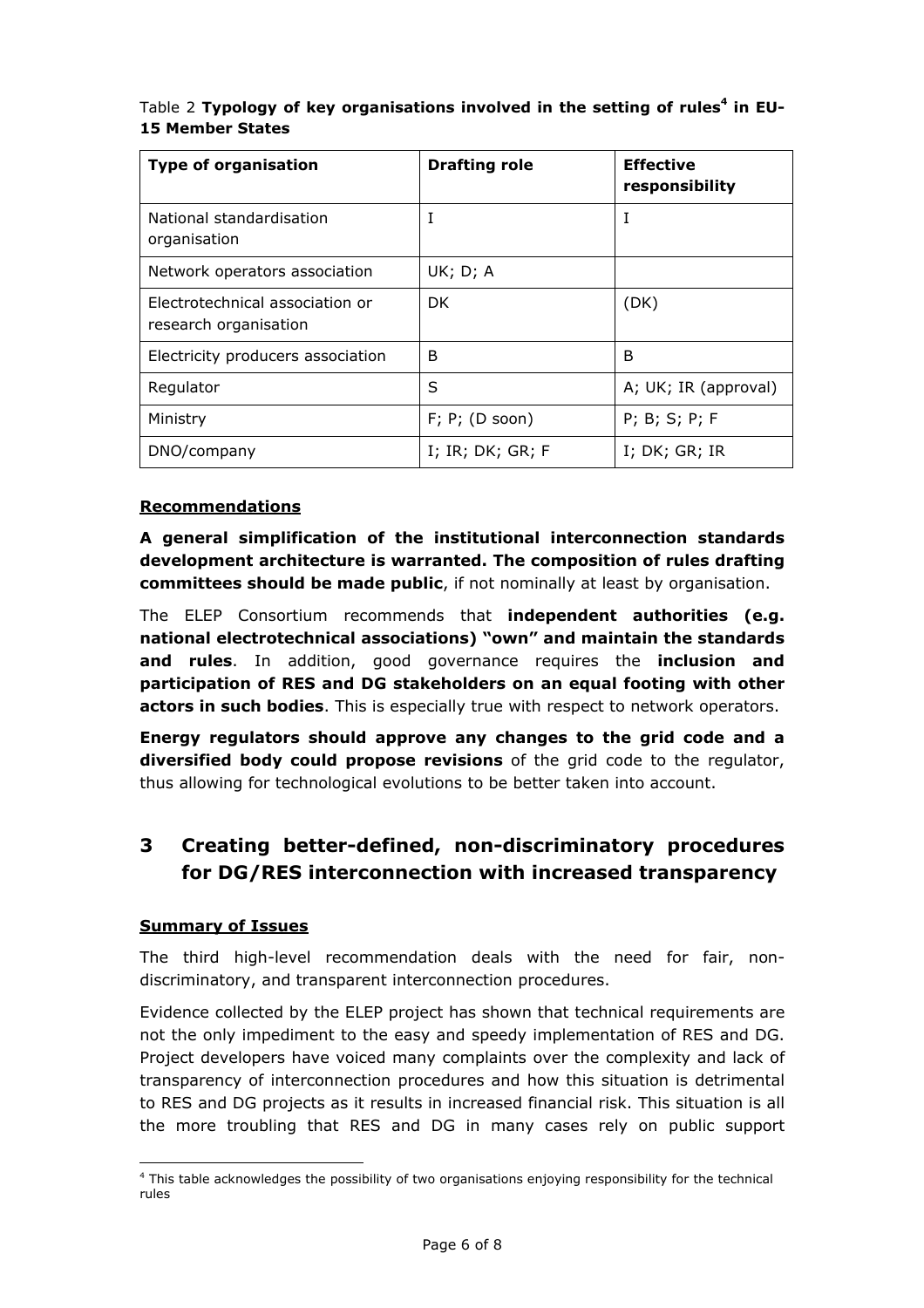mechanisms. However, these public incentives do not necessarily enable projects to go ahead as they can be insufficient to overcome the extra costs and risk associated with interconnection procedures.

| Item                             | <b>Member States</b>       |
|----------------------------------|----------------------------|
| Detailed procedures              |                            |
| Yes                              | B; S; F; P; IR; UK; GR; DK |
| No                               | A; D; I                    |
| Interconnection guide            |                            |
| <b>Yes</b>                       | UK; IR; P; F               |
| No.                              | All other Member States    |
| Extensive bilateral negotiations |                            |
| Yes                              | I; A; D                    |
| No                               | B; F                       |

Table 3 **Transparency of interconnection procedures in the EU-15**

#### **Recommendations**

 $\overline{a}$ 

Interconnection procedures in Europe can be very different and the ELEP project has highlighted a number of best practices already implemented in several Member States<sup>[5](#page-6-0)</sup>. The procedure's visibility can be increased by creating a specific and comprehensive information point that project developers and other interested parties can easily access (e.g. an internet page hosted on the electricity regulator's website). The implementation of such an information platform, acting as a "**one-stop shop**", ought to be prioritised. It is recommended that **all relevant rules, including interconnection standards, are published and made freely available for public scrutiny**. The issue of the centralisation of information is important given that currently rules in each Member States are extremely difficult to come by, a clear barrier to trans-national business development. **Consolidated texts** should be made available in Member States where standards and technical requirements are the matter of legislation.

Whilst procedural transparency is enhanced by making information public and easily accessible, central to this issue is the distribution of responsibilities and powers between the various actors. The most prejudice to RES and DG arises in countries where the interconnection procedure is not defined step by step and where project developers have to enter into lengthy bilateral negotiations with the local grid operator. Several countries have addressed this problem and have defined **strict step-by-step procedures as well as firm control over associated costs and have imposed binding timescales**. This type of solution is applicable in all Member States and offers all the benefits of streamlined procedures, which is especially important for the smaller installations. These procedures should be developed by cross-industry groups, based on

<span id="page-6-0"></span> $5$  For a complete overview see the ELEP deliverable D1.1/D1.2 report [http://www.elep.net/files/ELEP052212\\_D1\\_1\\_D1\\_2\\_Final\\_Deliverable.pdf](http://www.elep.net/files/ELEP052212_D1_1_D1_2_Final_Deliverable.pdf)